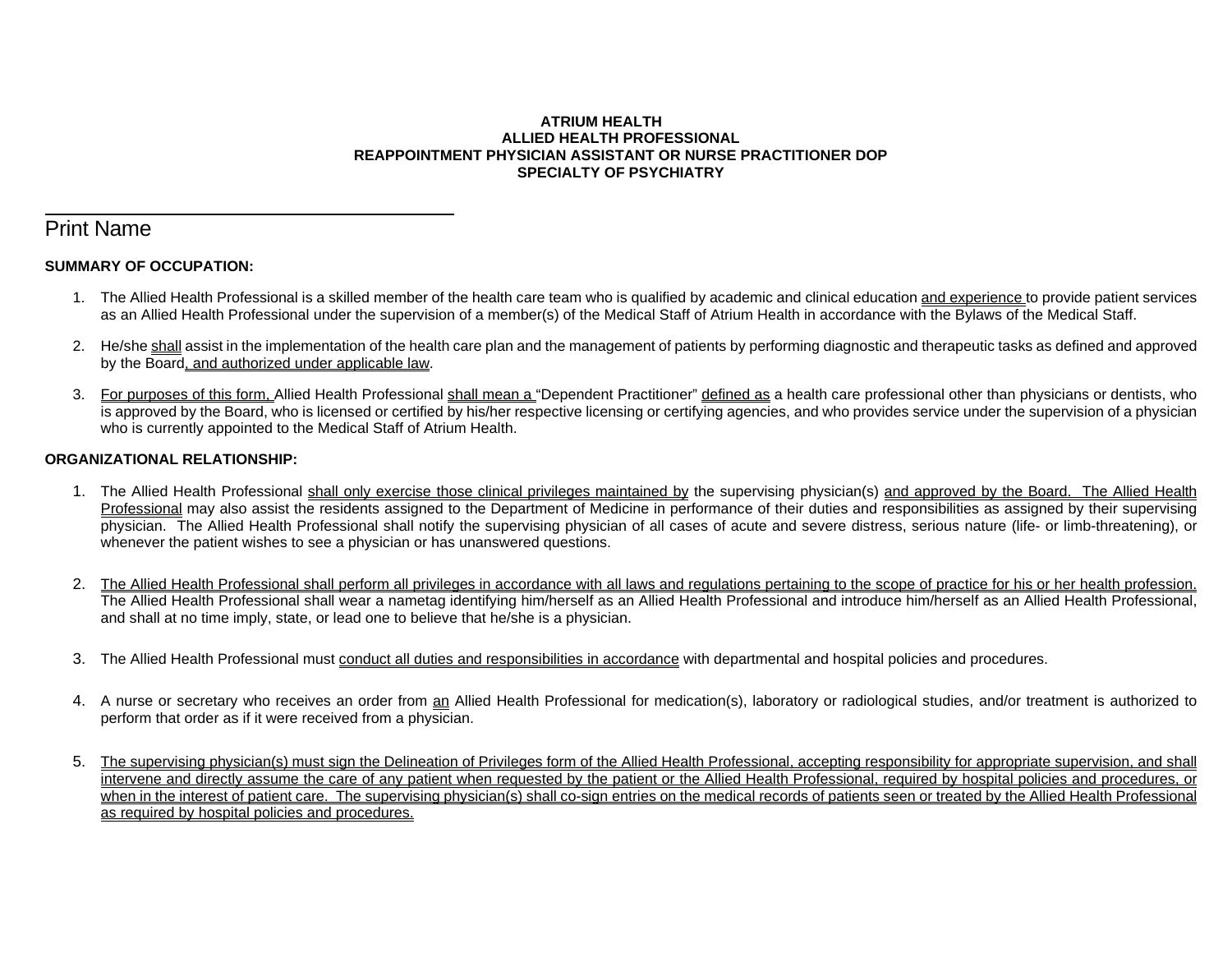## **QUALIFICATIONS:**

- 1. The Allied Health Professional shall maintain qualifications as specified in the POLICY ON CLINICAL PRIVILEGES FOR ALLIED HEALTH PROFESSIONALS. His/her past experience and training shall be commensurate with privileges requested.
- 2. The scope of duties and responsibilities of the Allied Health Professional shall be delineated on an approved Delineation of Privileges form and approved by the Board.
- 3. The Supervising Physician shall delegate only tasks and procedures to his or her Allied Health Professional which are within or contemplated by the clinical privileges granted to the Supervising Physician by the Medical Executive Committee and the Board of Commissioners and which the Allied Health Professional has been approved to perform. It is understood that the supervision of an Allied Health Professional shall never be transferred to a physician who is not currently a fully appointed member of Atrium Health Medical Staff.
- 4. If the Medical Staff appointment or Clinical Privileges of the Sponsoring Physician are resigned, revoked or terminated, the Allied Health Professional's permission to practice shall automatically terminate and his or her clinical privileges shall be automatically relinquished.

## **SUPERVISION:**

Except where the Delineation of Privileges form provides for Personal Supervision or Proximate Supervision, General Supervision (as defined below) will be required for all tasks and procedures performed by the Allied Health Professional.

- 1. "General Supervision" shall mean the procedure is furnished under the supervising physician's overall direction and control, but the physician is not required to be present during the procedure. General Supervision requires the performance of tasks and procedures in a manner that is consistent with state law, the applicable standard of care, Medical Staff Bylaws and hospital policies and procedures, but does not require Personal Supervision or Proximate Supervision, as those terms are defined below.
- 2. "Proximate Supervision" shall mean the physical presence of a sponsoring/supervising physician in the hospital, in close proximity and immediately available to furnish assistance and direction to the Allied Health Professional as needed.
- 3. "Personal Supervision" shall mean the physical presence of a sponsoring/supervising physician in the room with the Allied Health Professional during the performance of a procedure.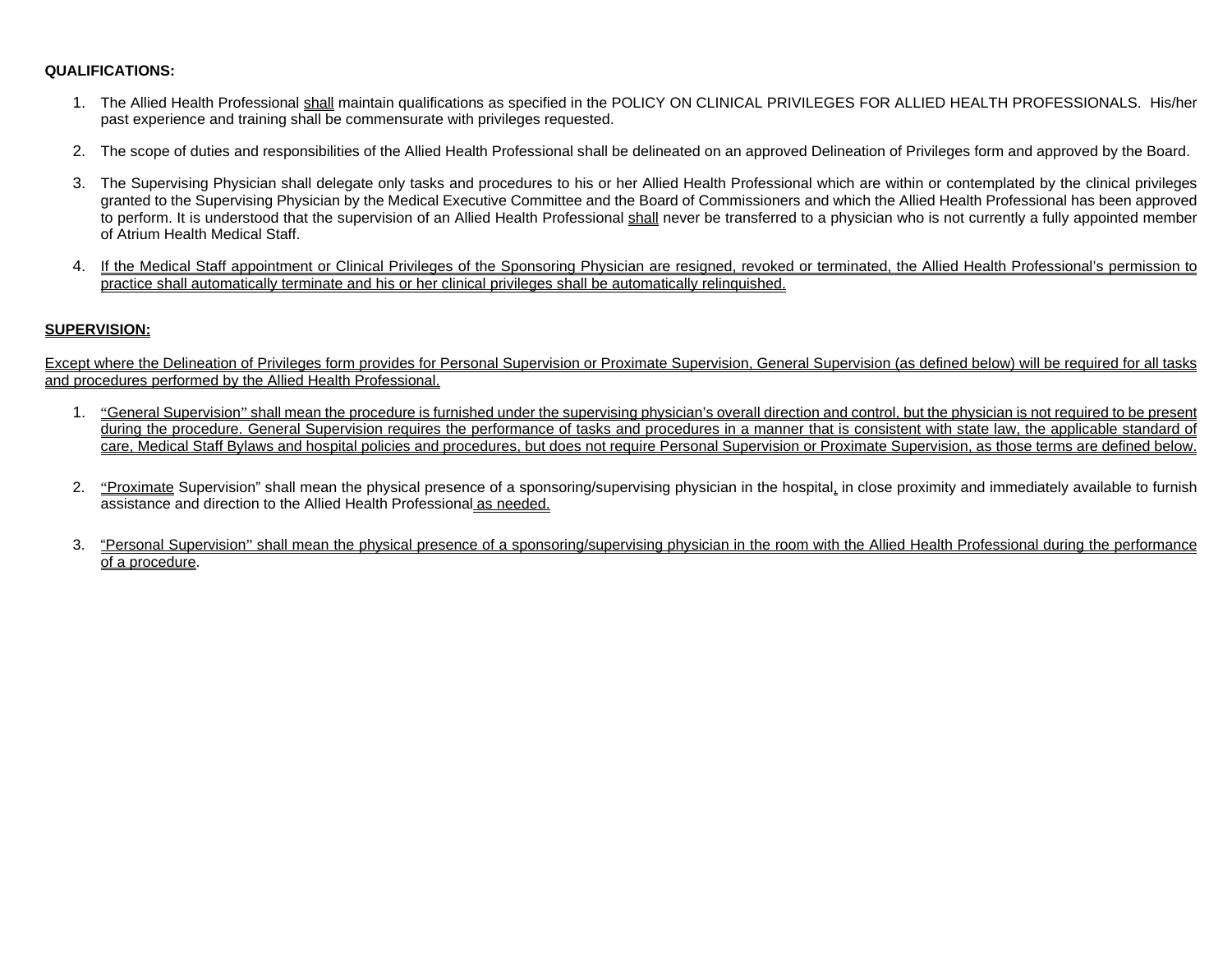## **CAROLINAS HEALTHCARE SYSTEM DELINEATION OF PRIVILEGES FORM ALLIED HEALTH PROFESSIONALS SPECIALTY OF PSYCHIATRY**

Allied Health Professionals must apply for "CORE" privileges in order to be eligible for special procedure clinical privileges at any facility within Atrium Health.

\*NOTE - "CORE" privileges cannot be amended or altered in any way.

| <b>CMC</b> | <b>Pineville</b> | <b>University</b><br>City | <b>CR</b>         | Lincoln | <b>Cabarrus</b> | Union           | Stanly       | Anson         | <b>Cleveland</b> |                  |          |            | <b>TELEMEDICINE PRIVILEGES FOR</b><br><b>ALLIED HEALTH PROFESSIONALS</b>                                                                                                                                                                                                                                                                                                                                                                                                                                                                                                                                                                                                                                                                                                                                                                                                                                                                                                                                                                                                                                                                                                                                                                                                                                                                                                                                                                                                                                                                                                                                                                                                                                                                                                                                                                                                                                                                                                                                                                                                                                                                                                                                                                                                                                                                                                                                                                                                                                                                                                                                                                                                                                                                                                                                                                                                                                                                                                                                                                                                                                                                                                                                                                                                                                                                                                                                                                                                                                                                                                                                                                                                                          |
|------------|------------------|---------------------------|-------------------|---------|-----------------|-----------------|--------------|---------------|------------------|------------------|----------|------------|---------------------------------------------------------------------------------------------------------------------------------------------------------------------------------------------------------------------------------------------------------------------------------------------------------------------------------------------------------------------------------------------------------------------------------------------------------------------------------------------------------------------------------------------------------------------------------------------------------------------------------------------------------------------------------------------------------------------------------------------------------------------------------------------------------------------------------------------------------------------------------------------------------------------------------------------------------------------------------------------------------------------------------------------------------------------------------------------------------------------------------------------------------------------------------------------------------------------------------------------------------------------------------------------------------------------------------------------------------------------------------------------------------------------------------------------------------------------------------------------------------------------------------------------------------------------------------------------------------------------------------------------------------------------------------------------------------------------------------------------------------------------------------------------------------------------------------------------------------------------------------------------------------------------------------------------------------------------------------------------------------------------------------------------------------------------------------------------------------------------------------------------------------------------------------------------------------------------------------------------------------------------------------------------------------------------------------------------------------------------------------------------------------------------------------------------------------------------------------------------------------------------------------------------------------------------------------------------------------------------------------------------------------------------------------------------------------------------------------------------------------------------------------------------------------------------------------------------------------------------------------------------------------------------------------------------------------------------------------------------------------------------------------------------------------------------------------------------------------------------------------------------------------------------------------------------------------------------------------------------------------------------------------------------------------------------------------------------------------------------------------------------------------------------------------------------------------------------------------------------------------------------------------------------------------------------------------------------------------------------------------------------------------------------------------------------------|
|            |                  |                           |                   |         |                 |                 |              |               |                  |                  | CAHP-TEL |            | Telemedicine privileges are defined as privileges for the use<br>of electronic communication or other communication<br>technologies' to evaluate, diagnose, and provide primary<br>mental healthcare and treatment using a variety of<br>therapeutic and interpersonal techniques for patients<br>within the age group of patients seen by the sponsoring<br>physician(s) who are at risk for developing or presently<br>have psychiatric disorders.<br>PLEASE NOTE: Telemedicine activities require prior<br>approval from the Facility Medical Executive Committee.                                                                                                                                                                                                                                                                                                                                                                                                                                                                                                                                                                                                                                                                                                                                                                                                                                                                                                                                                                                                                                                                                                                                                                                                                                                                                                                                                                                                                                                                                                                                                                                                                                                                                                                                                                                                                                                                                                                                                                                                                                                                                                                                                                                                                                                                                                                                                                                                                                                                                                                                                                                                                                                                                                                                                                                                                                                                                                                                                                                                                                                                                                                             |
| <b>CMC</b> |                  | <b>Pineville</b>          | <b>University</b> | CR      | Lincoln         | <b>Cabarrus</b> | <b>Union</b> | <b>Stanly</b> | Anson            | <b>Cleveland</b> |          |            | <b>PSYCHIATRY CORE PRIVILEGES</b>                                                                                                                                                                                                                                                                                                                                                                                                                                                                                                                                                                                                                                                                                                                                                                                                                                                                                                                                                                                                                                                                                                                                                                                                                                                                                                                                                                                                                                                                                                                                                                                                                                                                                                                                                                                                                                                                                                                                                                                                                                                                                                                                                                                                                                                                                                                                                                                                                                                                                                                                                                                                                                                                                                                                                                                                                                                                                                                                                                                                                                                                                                                                                                                                                                                                                                                                                                                                                                                                                                                                                                                                                                                                 |
|            |                  |                           | City              |         |                 |                 |              |               |                  |                  |          | CAHP-PSY-1 | Evaluate, diagnose, and provide primary<br>healthcare and treatment using a variety of thera<br>and interpersonal techniques for patients within th<br>group of patients seen by the sponsoring physic<br>who are at risk for developing or presently<br>psychiatric disorders. The Allied Health Profes<br>may not admit patients to the hospital but<br>initiate/place orders on behalf of the super<br>physician.<br>The Allied Health Professional may, in consultation with the supervising physician, perform the following duties: Initiate/place orders on behalf of the supervising physician; assess an<br>individual patients with disease states and non-disease-based etiologies using advanced theoretical and empirical knowledge of physiology, pathophysiology, and pharmacology, ind<br>determination of psychiatric diagnoses based on assessments, utilizing the most recent edition Diagnostic and Statistical Manual of Mental Disorders; clinically manage psychiatric dis<br>including but not limited to severe and persistent neurobiological disorders; complete comprehensive assessments, develop differential diagnoses, and formulate and implement trea<br>plans; conduct behavioral healthcare maintenance of the population served; conduct individual, group, and family psychotherapy; direct care as specified by medical staff-approved pro<br>evaluate and manage psychobiological interventions; initiate referral to appropriate physician; make daily rounds on hospitalized patients with or at the direction of the collaborating/supe<br>physician; monitor and manage populations of patients with disease states and non-disease-based etiologies to improve and promote healthcare outcomes; obtain social and psycho<br>admission history; utilize advanced practice skills to independently provide case management, including psychiatric rehabilitation and home care; and teaching, promotion, and preve<br>obtain and record medical history and perform physician examinations; order diagnostic testing; including the prescribing as indicated of any medication which is FDA-approved for psyc<br>diagnosis, any medication which is FDA approved for, or routinely used for, treatment of side effects of medications used to treat psychiatric diagnoses; the prescribing as indicated<br>medication used for treatment of diagnosis when that medication does not have an FDA approved indication for that disorder, provided that such "off-label" use is common at the pr<br>site and provided such use is reviewed during supervision with the primary supervising physician in the Quality Improvement Process; the prescribing as indicated of any non-psychology<br>medication urgently needed on a temporary basis for non-psychiatric conditions, including 1) continuation or renewal at an established dose of a non-psychotropic medication that has<br>prescribed by another health care provider in order not to interrupt or prolong the interruption of a medication that is essential for the health and safety of the patient; and 2) initia<br>medication treatment for an emergent or urgent medical condition until the patient can obtain appropriate non-psychiatric medical services; such prescriptions or orders of non-psycho<br>medications will be limited to those amounts estimated to be necessary to allow the patient time to obtain appropriate non-psychiatric medical services and such use is to be rev<br>during supervision with the primary supervising physician required as part of the Quality Improvement Process and perform an in person face-to-face evaluation for restraint use for |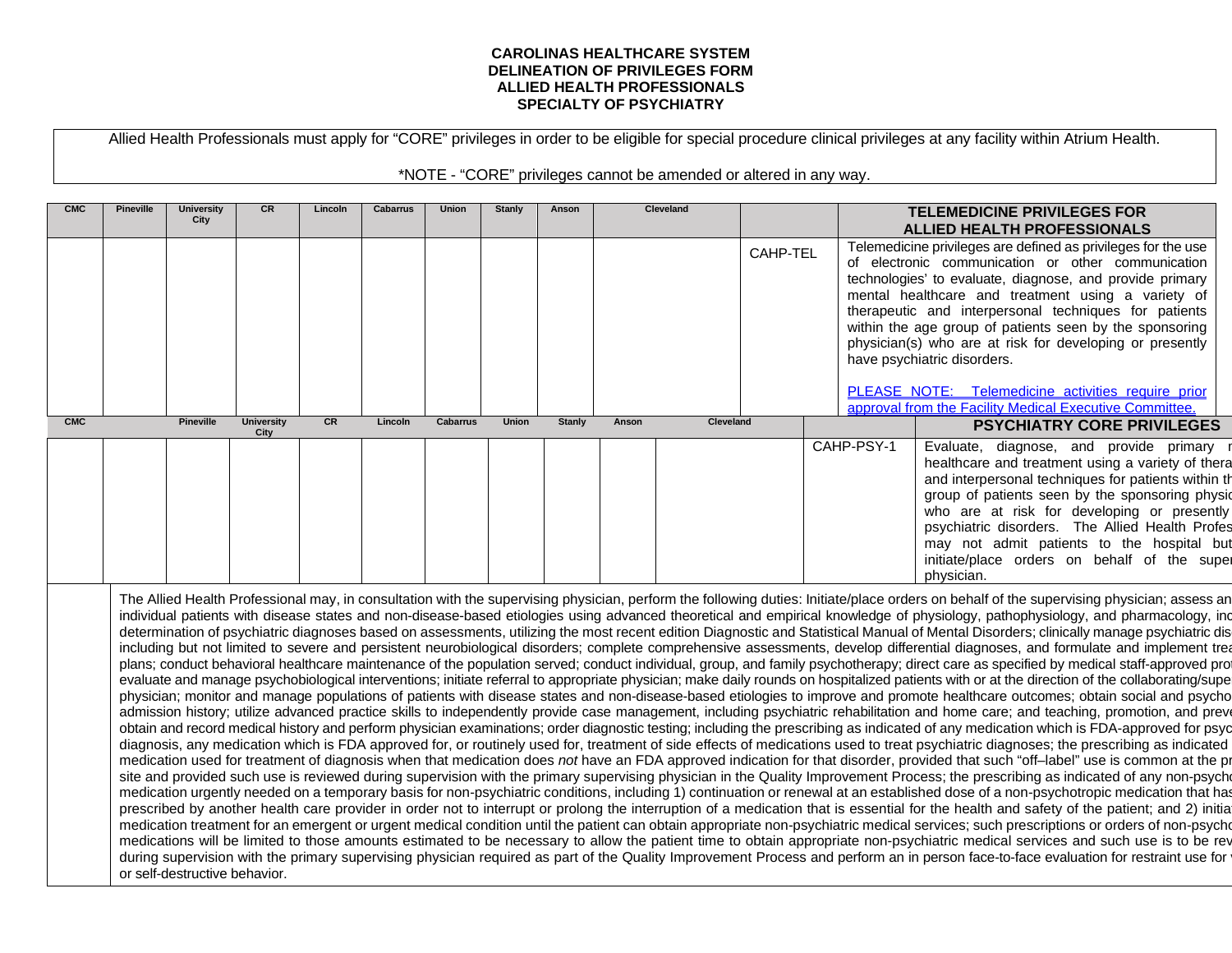## **\* SPECIAL PRIVILEGES WITH QUALIFICATIONS AND/OR SPECIFIC CRITERIA - PROVIDE THE NUMBER OF PROCEDURES PERFORMED WITHIN THE PAST TWO YEARS AND FACILITY WHERE THE PROCEDURES WERE PERFORMED.**

| <b>CMC</b> | Pineville | University<br>City | <b>CR</b> | Lincoln | <b>Cabarrus</b> | Union | <b>Stanly</b> | Anson | Cleveland |                 |                                                           |
|------------|-----------|--------------------|-----------|---------|-----------------|-------|---------------|-------|-----------|-----------------|-----------------------------------------------------------|
|            |           |                    |           |         |                 |       |               |       |           | AHP-PSY-1       | <b>SPECIAL PROCEDURES RELATED TO</b><br><b>PSYCHIATRY</b> |
|            |           |                    |           |         |                 |       |               |       |           |                 | <b>GENERAL SUPERVISION:</b>                               |
|            |           |                    |           |         | N/A             | N/A   | N/A           | N/A   | N/A       | CAHP-PSY-1 (a)* | <b>Auricular Acupuncture</b>                              |
|            |           |                    |           |         | N/A             | N/A   | N/A           | N/A   | N/A       | CAHP-PSY-1 (b)* | <b>Perform First Commitment Evaluation</b>                |

## **AURICULAR ACUPUNCTURE (CAHP-PSY-1(A)):**

#### REQUIRED PREVIOUS EXPERIENCE:

- 1. Applicants must present evidence of appropriate training; **AND**
- 2. Demonstrated current competence and evidence of performance within the past twenty-four (24) months of at least ten (10) procedures.

## CRITERIA FOR MAINTENANCE OF PRIVILEGES (CAHP-PSY-1(a)):

The Practitioner must submit a minimum of five (5) cases performed over the past two (2) years based on acceptable results of ongoing professional practice evaluation and outcomes to reapply for special privileges. This will be reviewed at the time of reappointment. Practitioners who would like to continue to hold any special privileges but are unable to document the minimal number will be requested to voluntarily withdraw their request for such privileges and to complete the necessary proctoring forms.

## **PERFORM FIRST COMMITMENT EVALUATION** (C**AHP-PSY-1(B)):**

**SHORT DEFINITION:** Conduct the initial (first level) examination of individuals for involuntary commitment.

#### REQUIRED PREVIOUS EXPERIENCE:

1. Applicants must present evidence of current First Commitment Evaluation certification through the North Carolina Department of Health and Human Services.

#### CRITERIA FOR MAINTENANCE OF PRIVILEGES (CAHP-PSY-1(b)):

The applicant must provide documentation of current First Commitment Evaluation certification through the North Carolina Department of Health and Human Services. This will be reviewed at the time of reappointment.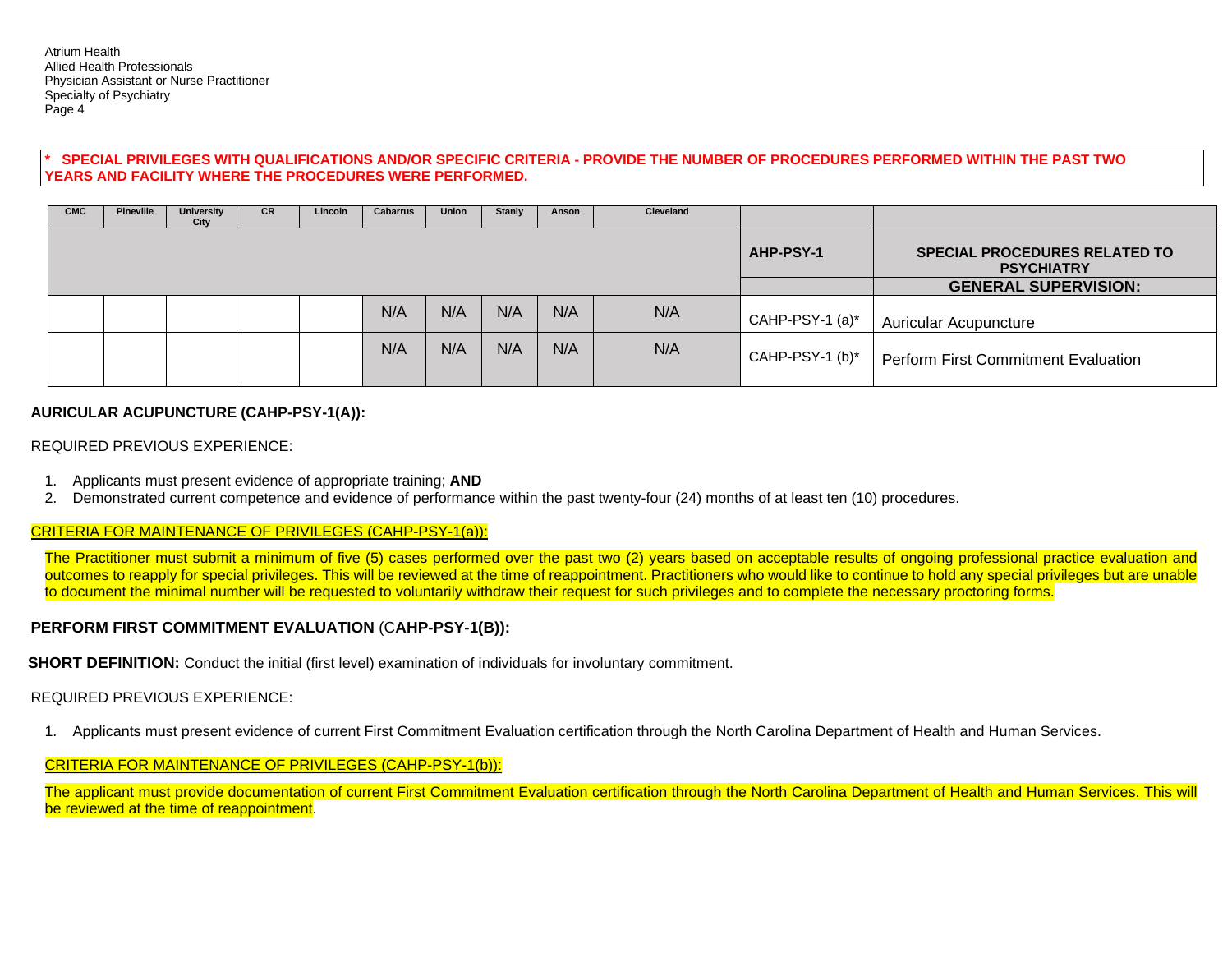Atrium Health Allied Health Professionals Physician Assistant or Nurse Practitioner Specialty of Psychiatry Page 5

## **PRIVILEGES REQUESTED BY:**

## I attest that I am not currently a user of illegal drugs or do not currently abuse the use of legal drugs.

I attest that I do not have a physical or mental condition which could affect my motor skills or ability to exercise the clinical privileges requested or that I require an accommodation in order to exercise the privileges requested safely and competently.

I attest that the information provided in my initial application or most recent reappointment is accurate and has not changed, specifically the disclosure questions relating to my licensure or registration, clinical privileges, participation in benefit programs, health status, liability, and work history.

| Signature of Applicant                                      | Date |
|-------------------------------------------------------------|------|
| Printed or typed name of Applicant                          |      |
| <b>SPONSORING PHYSICIAN:</b>                                |      |
| Signature of Sponsoring Physician                           | Date |
| Printed or typed name of Sponsoring Physician               |      |
| Signature of Sponsoring Physician                           | Date |
| Printed or typed name of Sponsoring Physician               |      |
| Approval by the CHS Medical Executive Committee: 02/16/2017 |      |

Approval by the CHS Medical Executive Committee: 02/16/2017 Approval by the Board of Commissioners: 03/14/2017